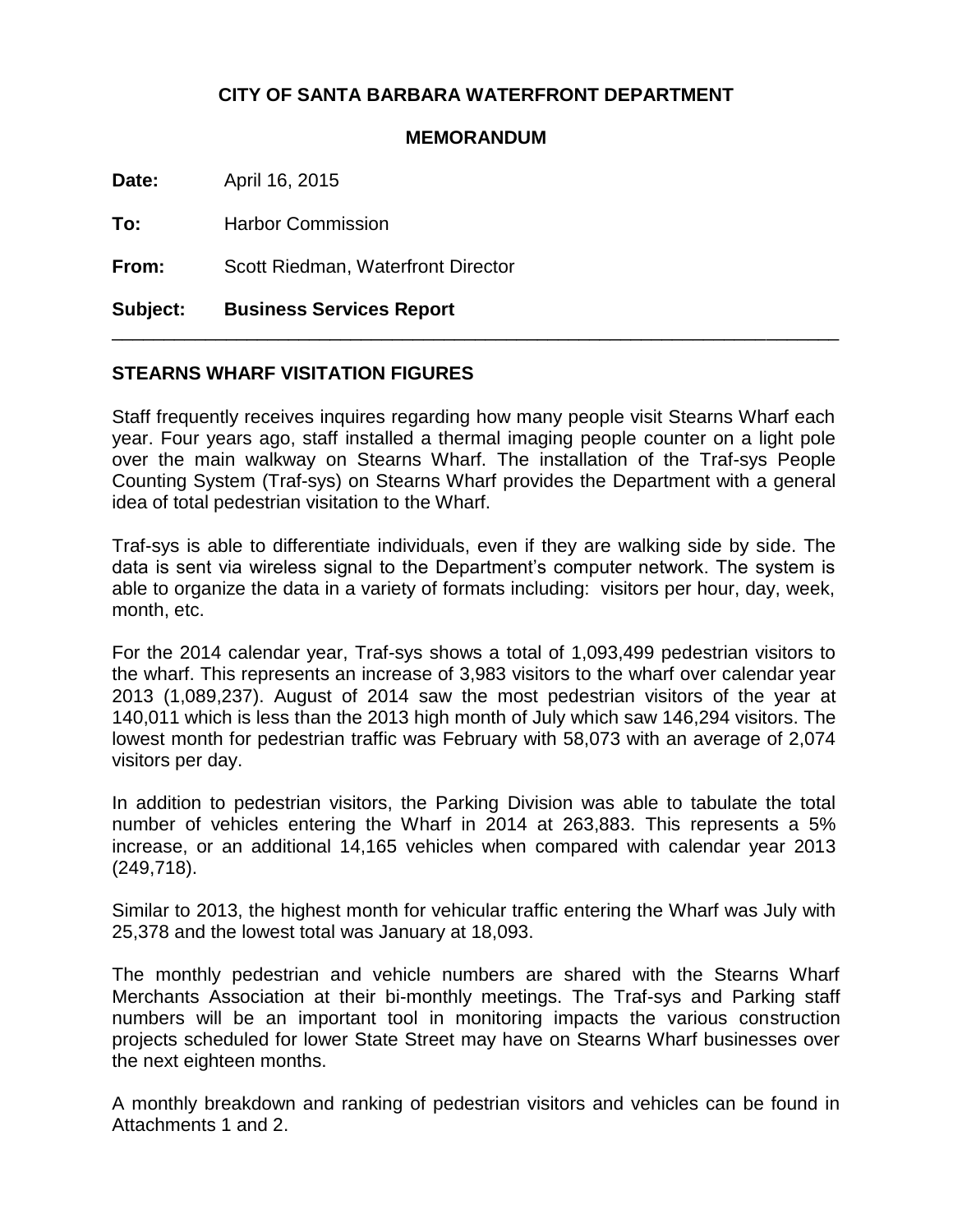Business Services Report April 16, 2015 Page 2

# **CHANGES AT LEADBETTER PARKING LOT**

The Leadbetter Parking Lot is part of the City of Santa Barbara and Santa Barbara City College's Joint Use Agreement which allows Santa Barbara City College (SBCC) students with a valid SBCC parking permit to park in the lot during the school year. On any given school day during the fall and spring semesters between the hours of 8 a.m. and 3 p.m. the 268-space lot is nearly always at capacity. The continuing increase in SBCC students coupled with the growing popularity of the Waterfront area, has created a situation whereby the general public and Waterfront parking permit holders find it difficult to park in the Leadbetter Parking Lot. This lack of parking has been the source of regular complaints from permit holders and the general public.

In an effort to alleviate some of the parking strain experienced by permit holders and the general public, Waterfront Department staff have worked with SBCC Business Services and recently installed 10 new "Waterfront Parking Permit Only" parking signs in the Leadbetter Parking Lot. The signs are located on the south end of the parking lot closest to the group picnic area (see Attachment 3). The signs have been very effective and have allowed Waterfront Parking permit holders the ability to find easily accessible parking during school hours. Waterfront Facilities staff will be installing sleeves at the base of the signs which will allow the signs to be easily installed and removed depending on the time of year. The signs will be removed during the summer so that all members of the public will have access to the 10 spaces.

- Attachments: 1. Stearns Wharf Visitation 2014
	- 2. Pedestrian/Vehicle Visitation Comparison 2014
	- 3. Leadbetter Parking Lot Waterfront Parking Permit Only
- Prepared By: Brian Bosse, Waterfront Business Manager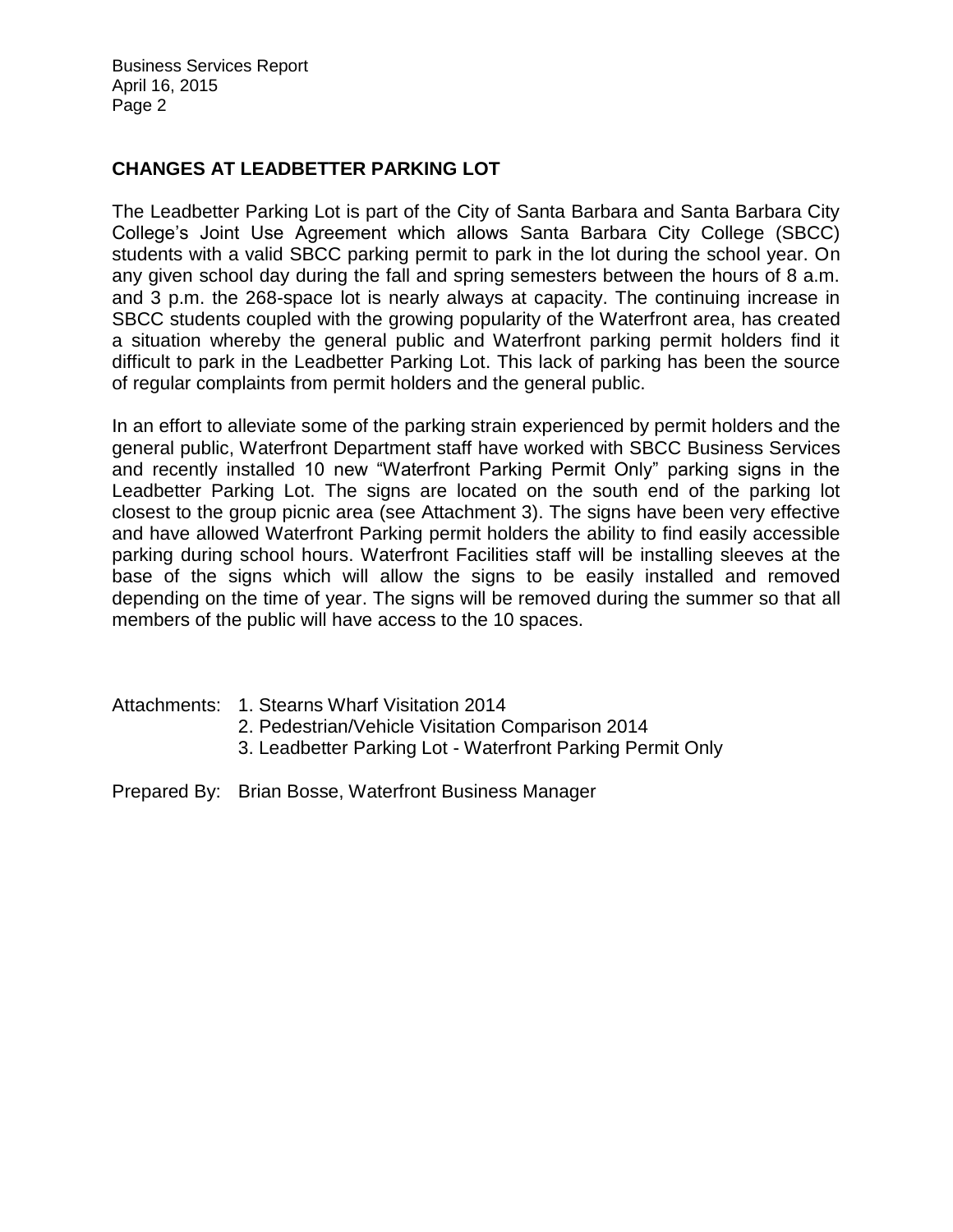# **Stearns Wharf Visitation 2014**

| January      | 64,371    |
|--------------|-----------|
| February     | 58,073    |
| March        | 81,991    |
| April        | 89,265    |
| May          | 102,128   |
| June         | 110,680   |
| July         | 139,816   |
| August       | 140,011   |
| September    | 97,456    |
| October      | 80,700    |
| November     | 65,394    |
| December     | 63,614    |
| <b>Total</b> | 1,093,499 |

### **Vehicles On Wharf 2014**

| <b>Total</b> | 263,883 |
|--------------|---------|
| December     | 19,282  |
| November     | 20,064  |
| October      | 20,840  |
| September    | 20,833  |
| August       | 25,619  |
| July         | 25,732  |
| June         | 23,724  |
| May          | 22,219  |
| April        | 22,384  |
| March        | 24,503  |
| February     | 19,284  |
| January      | 19,399  |

# **Pedestrians on Wharf 2014 Pedestrian Rank By Month**

| <b>Total</b> | 1,093,499 |              | <b>Total</b> | 1,093,499 |
|--------------|-----------|--------------|--------------|-----------|
| December     | 63,614    | 12           | February     | 58,073    |
| November     | 65,394    | 11           | December     | 63,614    |
| October      | 80,700    | 10           | January      | 64,371    |
| September    | 97,456    | 9            | November     | 65,394    |
| August       | 140,011   | 8            | October      | 80,700    |
| July         | 139,816   | 7            | March        | 81,991    |
| June         | 110,680   | 6            | April        | 89,265    |
| May          | 102,128   | 5            | September    | 97,456    |
| April        | 89,265    | 4            | May          | 102,128   |
| March        | 81,991    | 3            | June         | 110,680   |
| February     | 58,073    | 2            | July         | 139,816   |
| January      | 64,371    | $\mathbf{1}$ | August       | 140,011   |

# **Vehicle Rank By Month**

| January      | 19,399  | 1  | July         | 25,732  |
|--------------|---------|----|--------------|---------|
| February     | 19,284  | 2  | August       | 25,619  |
| March        | 24,503  | 3  | March        | 24,503  |
| April        | 22,384  | 4  | June         | 23,724  |
| May          | 22,219  | 5  | April        | 22,384  |
| June         | 23,724  | 6  | May          | 22,219  |
| July         | 25,732  | 7  | October      | 20,840  |
| August       | 25,619  | 8  | September    | 20,833  |
| September    | 20,833  | 9  | November     | 20,064  |
| October      | 20,840  | 10 | January      | 19,399  |
| November     | 20,064  | 11 | February     | 19,284  |
| December     | 19,282  | 12 | December     | 19,282  |
| <b>Total</b> | 263,883 |    | <b>Total</b> | 263,883 |

# **Attachment #1**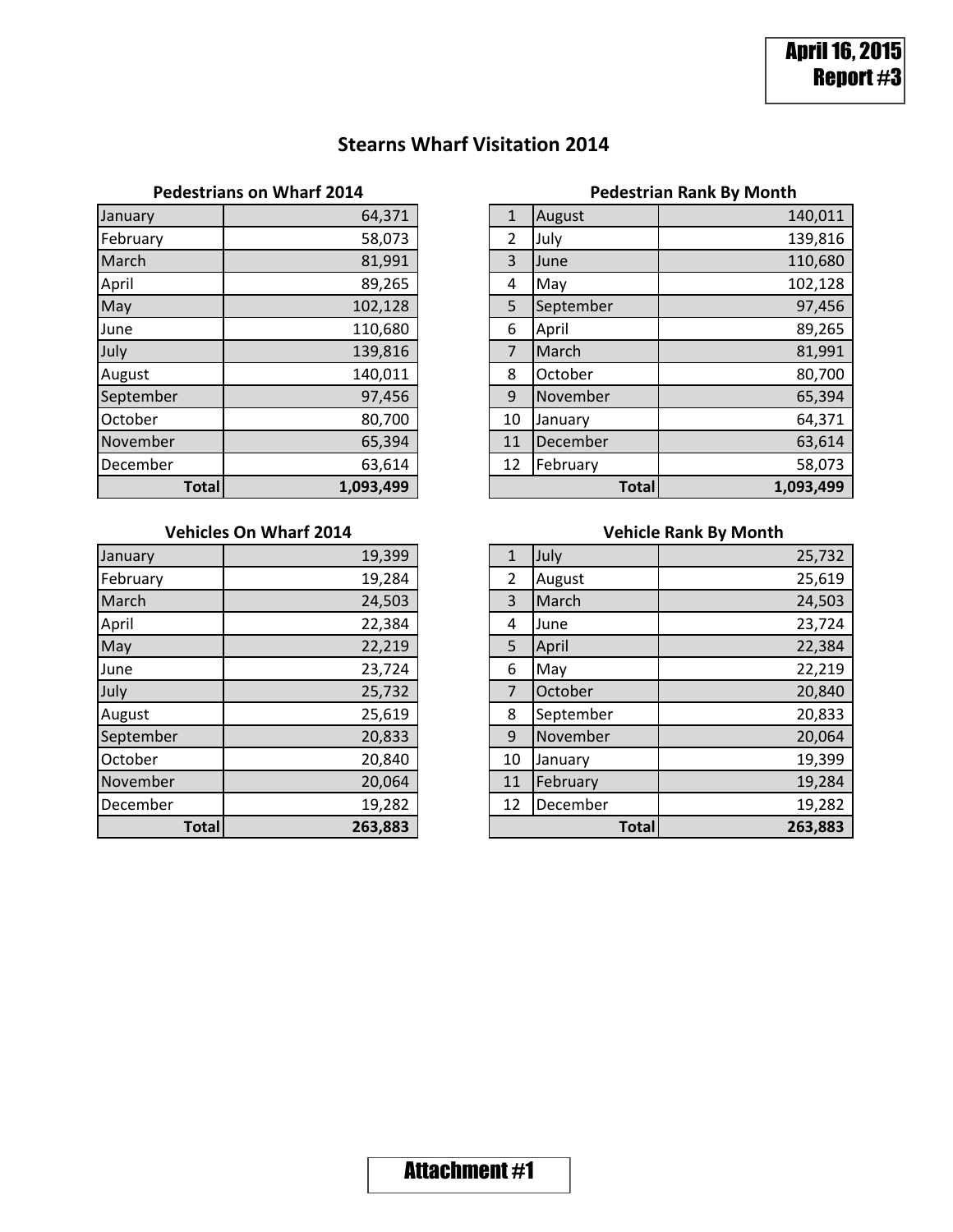# Graphic Representation of Pedestrians and Autos





# **Attachment #2**